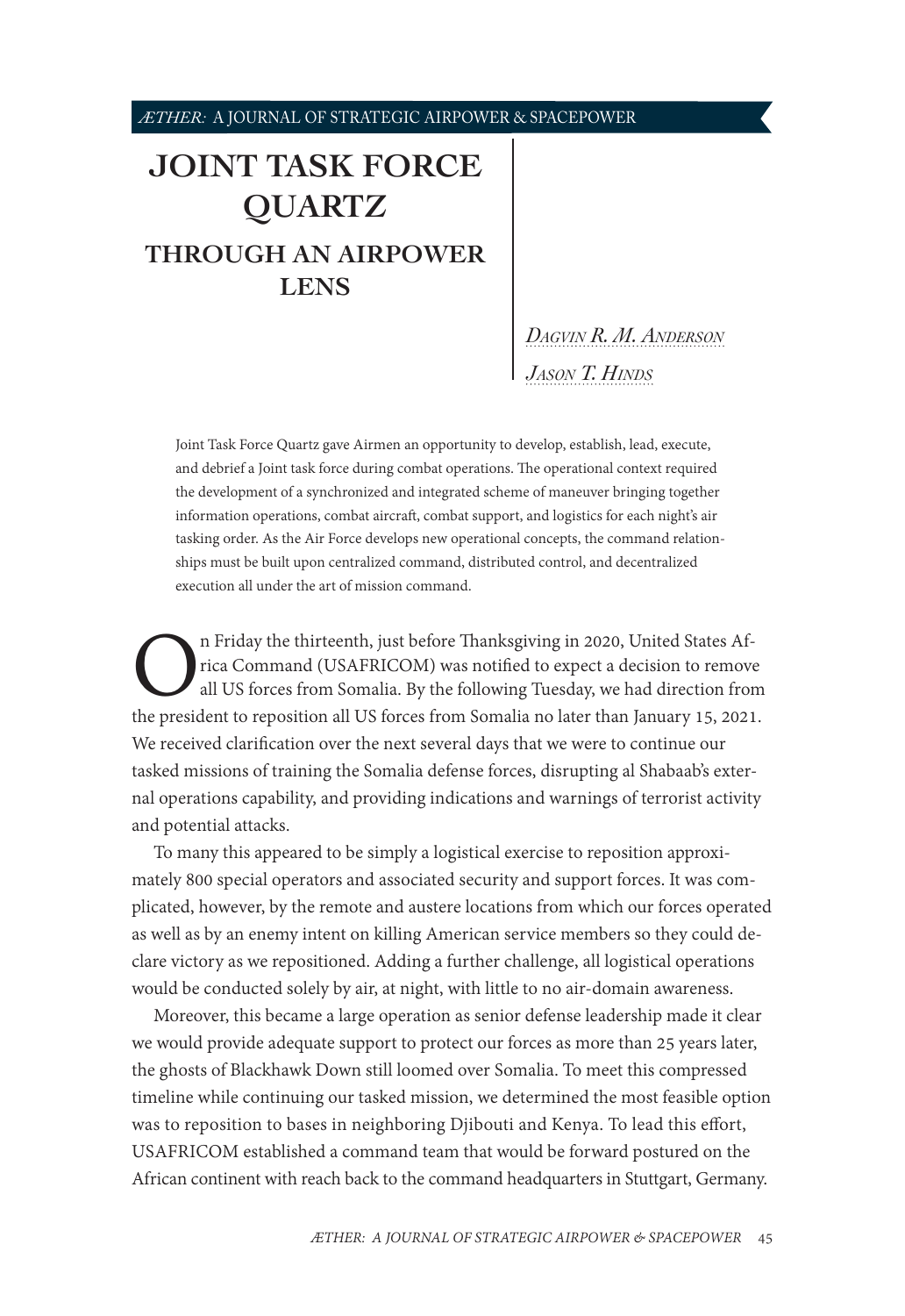## Establishing a Joint Task Force—an Airmen's Perspective

Joint Task Force (JTF) Quartz was established under the command of an Air Force two-star commander from Special Operations Command, Africa to oversee the highintensity, limited-duration repositioning of forces from Somalia. Since few forces are assigned to USAFRICOM and limited support exists in theater, a significant increase in forces was required to provide the overwatch and operational firepower necessary to deter al Shabaab attacks while US military elements were vulnerable.

These forces included over 230 Joint Force aircraft including the Fifteenth Amphibious Ready Group/Marine Expeditionary Unit, support from the USS NIMITZ Carrier Strike Group, theater C-130 airlift substantially augmented from bases in the United States, fighter and tanker support from United States Central Command-based aircraft, and special operations aircraft providing close air support, vertical lift, intelligence, surveillance, and reconnaissance, and helicopter air refueling.

These air assets, from multiple services across three combatant commands, converged in theater in a short amount of time and exceeded the theater's command and control capacity. In response, an air component was called upon to oversee complex air operations in an uncontrolled environment. The integration of an air component element triggered a conversation with USAFRICOM on the establishment of a Joint task force that would include a special operations component already established under Joint Special Operations Task Force Somalia, and the addition of a maritime component to command and control the US Marine Corps and US Navy afloat forces.

The air component was required to provide oversight to the air movement of all military personnel and equipment from Somalia as well as the deployment of additional capabilities such as the contingency response group (CRG) and security forces. US Forces were operating in austere locations; as a result, they were only accessible by tactical airlift, the largest being C-130s. This limitation drove the timeline and support requirements for the contingency response group to provide expeditionary cargo handling, close air support to provide both rotary and fixed-wing security for the loading operations, and overwatch to provide indications and warnings as well as targeting of al Shabaab fighters planning to attack US positions.

In light of this initial focus, the decision was made to support the JTF with a Joint air component coordination element (JACCE), led by an Air Force brigadier general, which would provide air expertise to the JTF while maintaining a direct link back to the theater Joint Force air component commander (JFAAC) and air operations center.

## JACCE or AETF?

The JACCE was sufficient for the coordination of the airspace, control of the aircraft, and synchronization of operations. But the JACCE director also took the lead for a Joint Forces special operations command commander-developed Joint asset allocation meeting (JAAM) where all assets—air, maritime, SOF, and information operations were integrated daily. With this scope of responsibility, the JACCE director acted as a de facto air expeditionary task force (AETF) commander with the delegated authority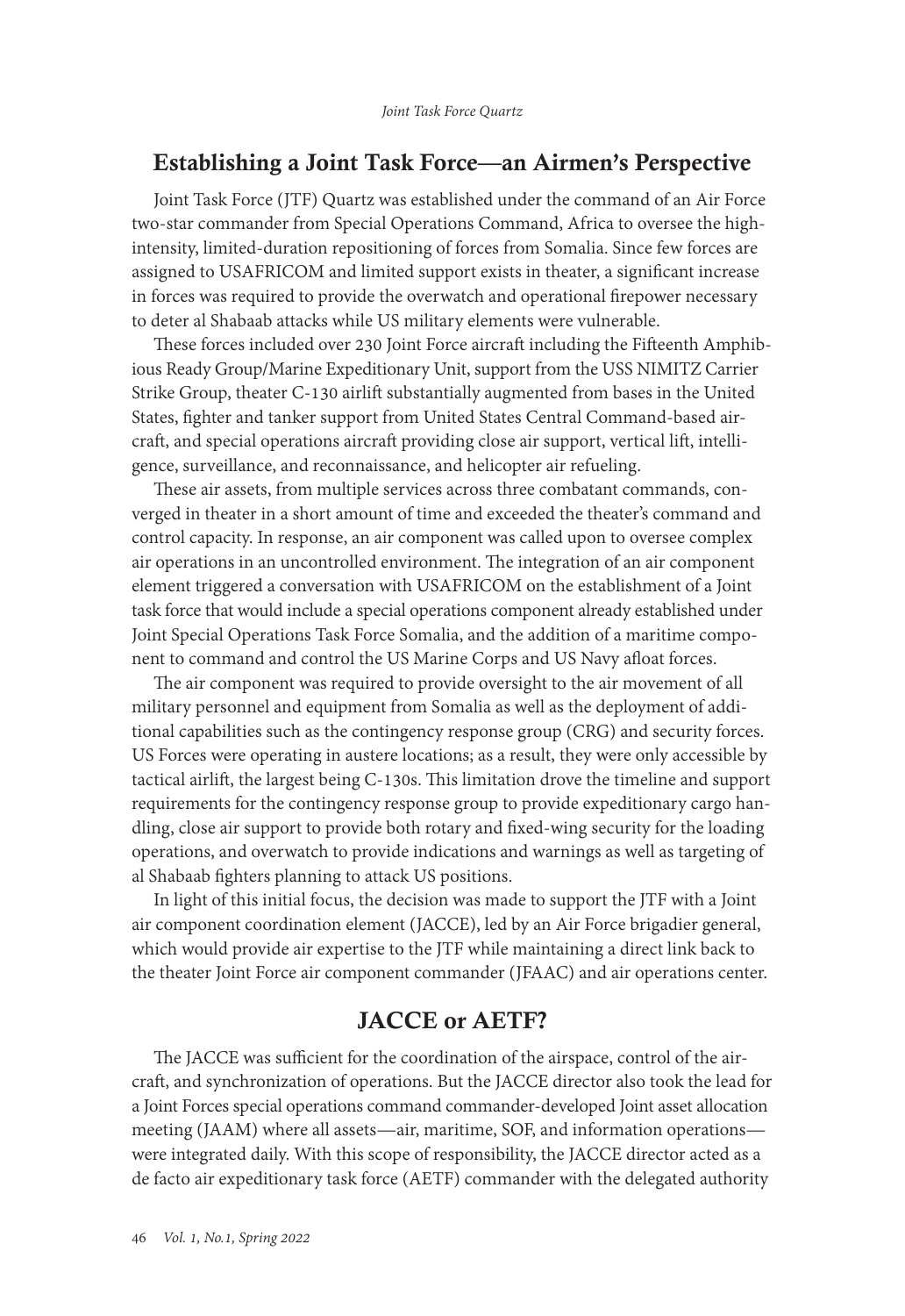from the JTF commander to direct the JAAM process and integrate all assets across multiple domains. The transition of the Joint asset allocation meeting process to the JACCE director allowed the commander of the Joint Force special operations command, as the supported commander, to focus on the repositioning of security forces.

With this responsibility to synchronize the delivery of airpower in concert with the ground scheme of maneuver and targeted kinetic strikes using TF-111 assets, the establishment of an AETF subordinate to the JTF would have been a better construct given the array of air assets from across the Joint Force requiring integration. In the end, an air expeditionary task force has inherent command authorities, while the JACCE is intended to be a coordinating element on behalf of the JFACC.

The JACCE director also had the ability to reach back to the theater JFACC for unique approvals as some authorities were withheld at the higher echelon. For the execution of Operation Octave Quartz, this proved sufficient. But had al Shabaab been able to mount an effective offensive effort that would have required a more aggressive kinetic response, this additional layer of command would have created delays and proven insufficient.

In addition to the complex air picture that rapidly developed in theater, the entire airspace over Somalia was uncontrolled and all our operations were conducted under the cover of darkness. The compressed timeline along with the rapidly growing force required the air component to quickly develop an airspace deconfliction plan robust enough to handle as many as 90 sorties per night, simple enough to allow aircrews to quickly integrate into operations, flexible enough to enable decentralized execution, and safe enough to ensure proper deconfliction.

This task was complicated by the fact that this diverse spectrum of airpower was then concentrated in a very confined area over the locations where US Forces were operating without any persistent tactical datalink capability or air domain awareness systems. The establishment and management of the procedural control measures became the initial task of the JACCE including ensuring all air units fully understood the rules of engagement and authorities for a theater that few had ever flown in.

The JACCE team did a fantastic job establishing these procedures and, more importantly, proactively disseminating information and conducting training sessions as new units arrived. As noted by the commander of the air group from the USS Nimitz Carrier Strike Group, "This is what right looks like—this was excellent experience and training for my aircrews who aren't used to flying in this type of uncontrolled airspace."<sup>1</sup>

When considering future operations in a contested environment where communications and data transfer are disrupted, establishing the right level of command and control forward with delegated authority will be critical to maintain an agile and capable response. In hindsight, the JTF commander would have advocated for the establishment of an AETF with delegated authorities and the ability to request additional authorities as the operation evolved. Having an AETF with a designated commander ensures the air component has an equal voice in decision making and

<sup>1.</sup> Email to authors from Navy Captain Todd F. Cimicata, Commander, CVW-17, January 19, 2021.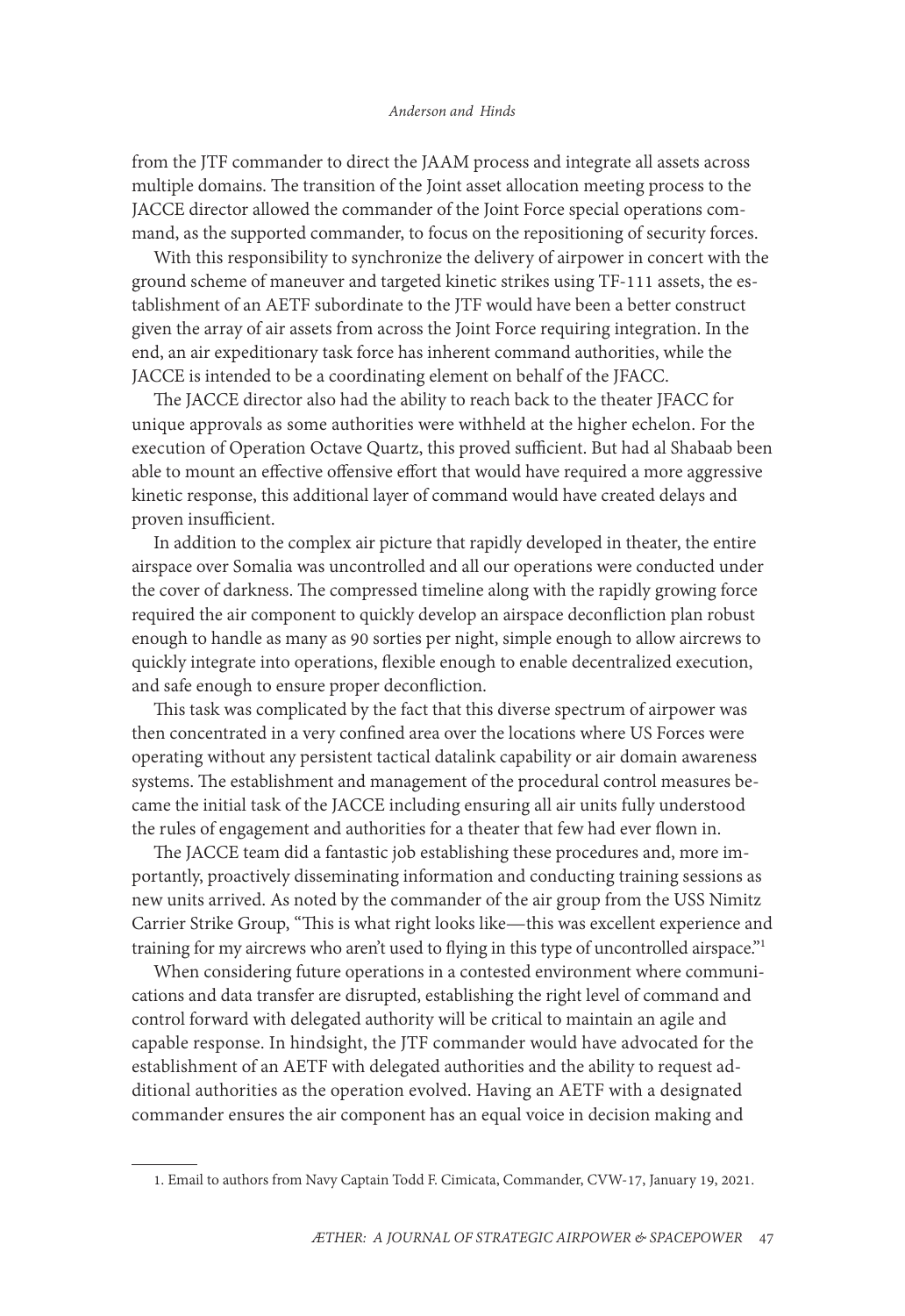brings the full spectrum of capabilities to bear for the Joint task force commander. In the end, the JACCE construct worked for JTF Quartz but an AETF would have better supported mission command.

## Success of the JAAM

The next priority became integrating these forces into the air tasking order as they converged on the theater. This effort entailed creating, distributing, and reviewing the special instructions (SPINS), mission rehearsals, nightly 9-line check-ins with the Joint terminal attack controllers, synchronized live fire events to allow integration as well as deterrence, and contingency planning. This is where the Joint asset allocation meeting process benefited from the newly formed team responsible for integrating actions across multiple domains.

Guided by the JTF commander's intent, the JAAM developed operational approaches that placed doubt in the adversary's mind regarding its ability to strike US Forces. If al Shabaab wasn't deterred, the operational approach ensured we would be prepared to identify al Shabaab forces before they could mount an attack or disrupt an emerging attack with kinetic fires.

Additionally, the JAAM brought information operations to the front of mission planning. For specific missions, we began our mission planning efforts with an objective of what the JTF commander wanted al Shabaab to believe would be true. The JAAM allowed the air, maritime, and special operations components to develop, propose, discuss, and integrate activities that would support the desired operational message targeted at al Shabaab. The results were often innovative solutions to information operations which worked extremely well and measurably reduced the risk to US forces.

The JTF Quartz team rapidly established the command structure, developed processes, and gained alignment from the assigned forces. Over the course of just 37 days, the team repositioned over 1600 US personnel, 4.8 million pounds of equipment equivalent to 1,011 pallet positions, 193 C-130 missions, 247 periods of close air support coverage, and 1,160 sorties from the other supporting aircraft. The team completed the mission with a few days to spare, no aircraft incidents, and no successful al Shabaab attacks.

The keys to success included clear and well-defined direction, commitment by all to the ordered timeline, and a rapid alignment of the forces supporting the Joint task force. One can see the elements of centralized command, distributed control, and decentralized execution in the manner the JTF commander and JFACC organized and delegated decision making. Their approach was critical to the success of JTF Quartz mission command.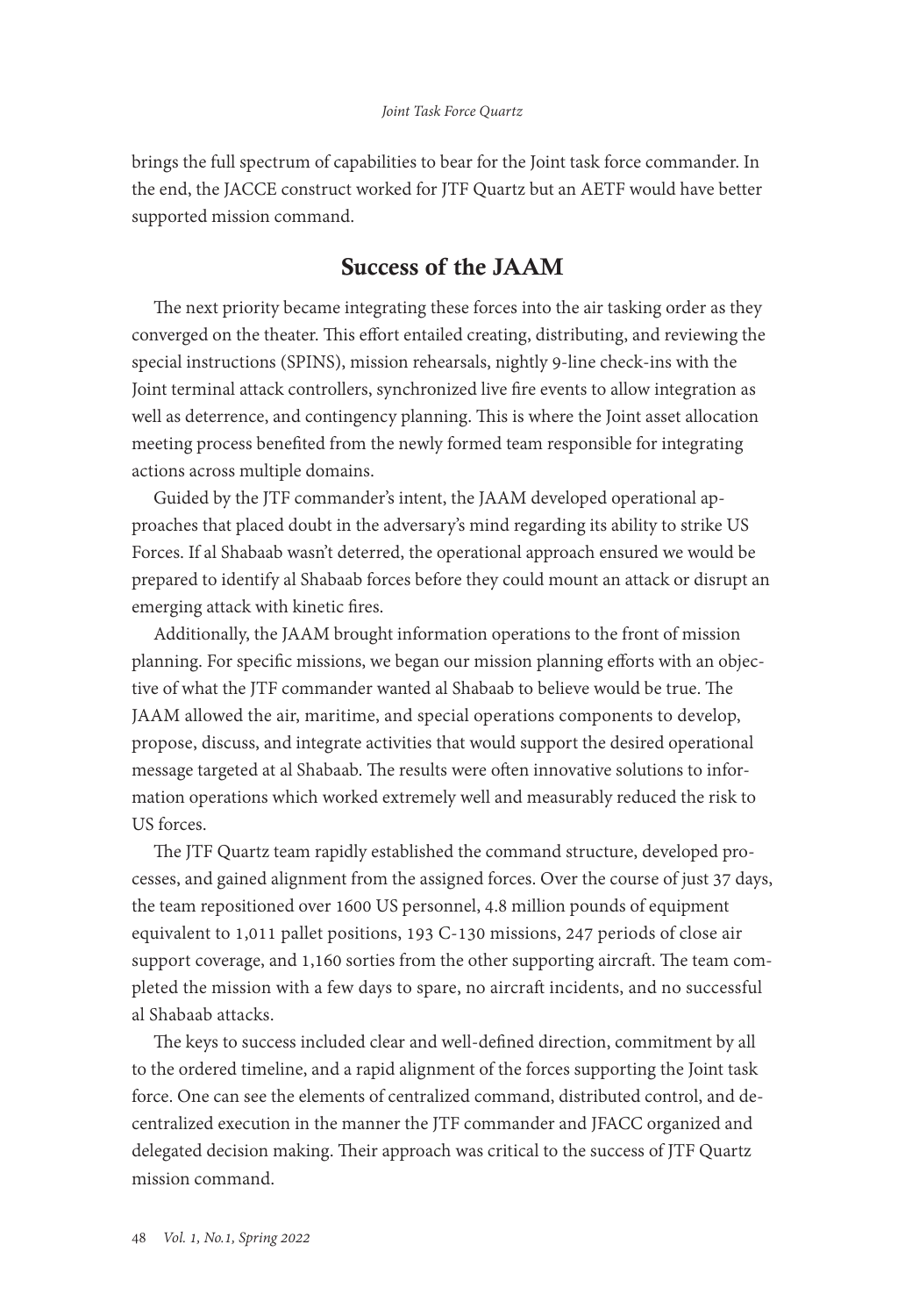Mission Command, A JFACC's Perspective General Jeff Harrigian, Commander, USAFE-AFAFRICA

As the JFACC for JTF-Quartz, we recognized the need to send the right team to support the Joint Force on behalf of the air component and we needed to move out. Our team was going to have a significant level of responsibility and authority, meaning they had to know the theater, know the mission, and know how I think. Mission command is more than delegation of responsibilities to the appropriate level, it is understanding the JFACC's intent from the four-star level all the way down to the lowest tactical element in the command relationship. It is over communicating between the AETF commander or JACCE director and the JFACC as the situation adjusts. It is the AETF commander or JACCE director routinely speaking with unit commanders especially as they rotate into the theater so they understand their task, purpose, special instructions, rules of engagement, and the JFACC's intent. Gone are the days when an aircraft commander had to ask for permission to take action. Our future way of warfare requires more flexibility in tactical operations, and more responsibility will be expected of our youngest leaders. It is not lost on me that tactical-level decisions could very well have strategic implications in a large-scale conflict. That is not something we should shy away from; we need to acknowledge it and use it to educate our Airmen. Airpower is inherently flexible and command relationships must ensure that agility will be there during the highend fight. Mission command is not only how we lead our Airmen, it is how we let our Airmen lead.

### Lessons from Somalia

The airspace over Somalia and other locations in Africa exemplified certain characteristics of a contested environment and their impact on air domain awareness. The Joint Force expects air domain awareness and tactical command and control from the air component. A lack of air domain awareness typically arises from adversary denial activities or a lack of capability. Joint Task Force Quartz lacked the capability to provide the typical air domain awareness and tactical command and control, which placed those executing the mission in degraded operations from the beginning of mission planning.

The Joint Force is very familiar and comfortable with tactical control while procedural control is viewed more as a contingency and is, therefore, rarely discussed in mission planning. The contested nature of today's operating environments provides ample reasons for the Joint Force to explore procedural control in a denied environment and include procedural control in operational planning. Once procedures are in place, a thorough understanding of mission command, commander's intent, and delegated authorities are needed from the Joint Force commander's level down to the unit level.

Integrating logistics into the greater scheme of maneuver during a conflict phase proved difficult due to the Joint Force processes mobility planners must follow. The processes are very good when efficiency is needed to optimize the use of logistics forces in peacetime, permissive environments, and often standalone operations. Set